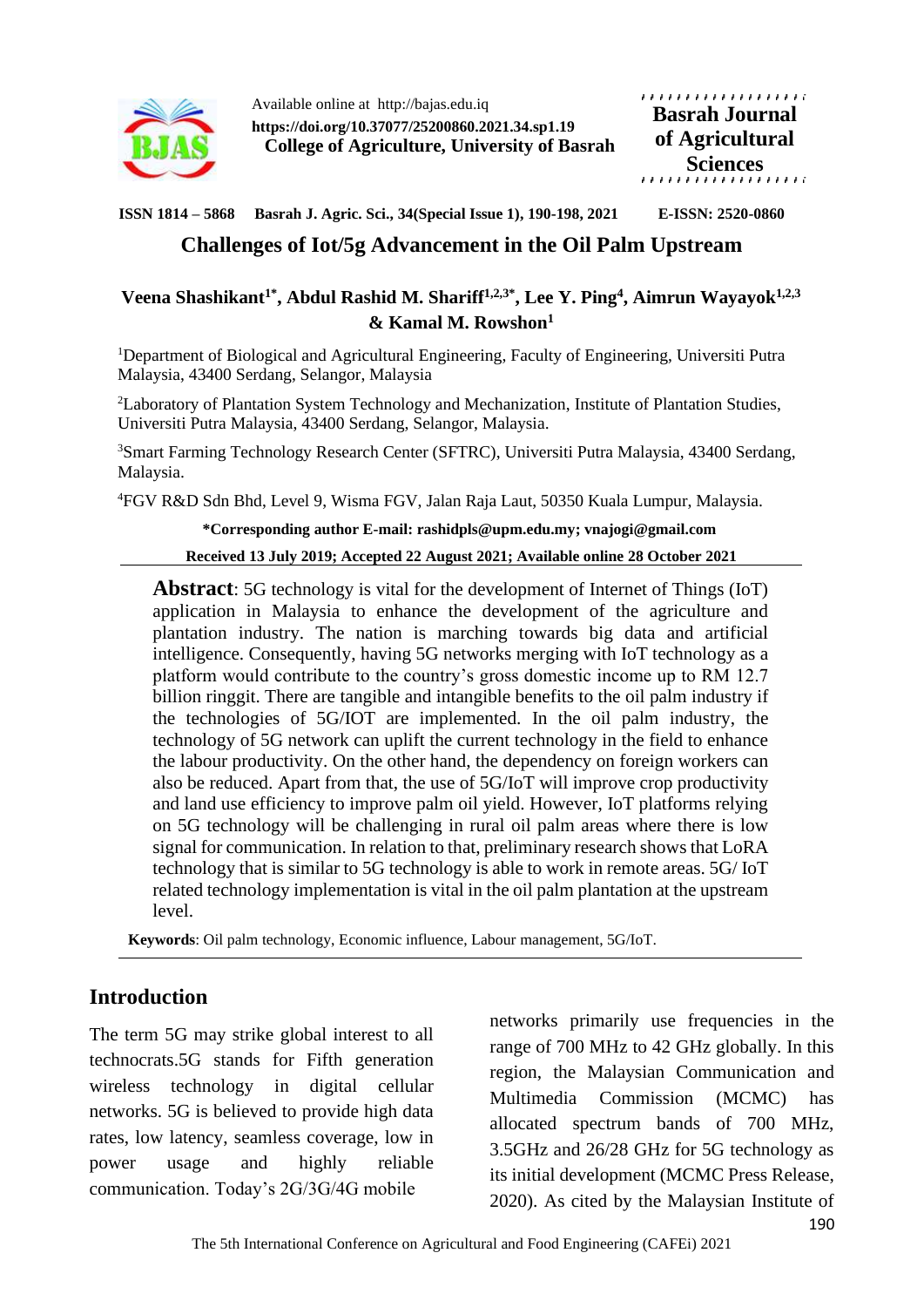Economic Research, 5G related economic activities are stimulated to contribute an additional of RM 12.7 billion to the gross domestic product in the year of 2021 to 2025 (The Edge Markets, 2020).

 In the direction of moving towards 5G, agriculture is part of the other verticals chosen by the MCMC. It is undertaken in the year 2020 along with industry partners and ministries especially the Ministry of Agriculture and Agro-based industry (MOA) (Malay Mail, 2020). In a 5G network, devices will be connected to the mobile network wirelessly that enable billions of smart devices to be autonomously interconnected while ensuring security and privacy. 5G networks will allow services including remote monitoring and real time control of smart devices, which will support machine and Internet of Things (IoT). This paper intends to discuss the scope of the upstream processes that is related to the activities in the oil palm field mainly associated to the potential economic benefit, challenges in the field and technological constrains faced by implementing 5G/IoT.

# **Economic Benefits of 5G/IOT in Upstream Oil Palm Plantation**

In the oil palm industry, keeping a low cost for the plantation per hectare is the main goal of every plantation manager. The cost at the plantation is mainly due to weeding, fertilizer application, harvesting, and transportation of FFB, land clearance and replanting and other costs that incur. The availability of 5G/IOT technology is able to reduce the operational cost even further and benefit the oil palm plantation as a whole. Table (1) summarizes the benefits of 5G/IOT technology in the plantation at the upstream level. In the context of land clearance and replanting, it is important in using remote sensing as a tool to aid in planning the position of the oil palm trees. This is especially to help in decision making and economically determine the optimal number of palms trees especially in the peatland or hilly terrace areas (Rudiyanto *et al.*, 2018). In the lining task which usually starts after the land preparation phase, the most important part is the position of the seedlings to be planted. It is believed that an evenly spaced of palms tree will ensure that each palm tree has the same access to nutrients, water and sunlight and to achieve optimum stand per hectare.

 Conventionally, palm oil plantation has a lining team that needs of about 6 people per day that has been trained and equipped. The multi-GNSS technology is capable to reduce the productivity time with high accuracy of less than 1 m in a precise positioning system (Aini *et al*., 2014). Reduction of labour is estimated to be 2 man per day which will bring significant economic benefit to the plantation as illustrated in Table 1. In addition, the open source goGPS 1.0 version software (Antonio et al.,2016) with Google/HTC Nexus 9 tablet gives better position precision with an accuracy of 10 cm (Realini *et al*., 2017). The mentioned goGPS software was validated in the field and found to be the initial development to open new perspectives using of the shelf market devices for precise positioning and professional surveying purposes in future. However, an u-blox EVK-6T receiver with its standard ANN-MS patch antenna is needed to be coupled with the Google/HTC Nexus 9 to allow a precise position (Realini *et al*., 2012, 2017). During the harvesting and FFB collection, counting of the harvested fruit bunches are done manually by plantation supervisors.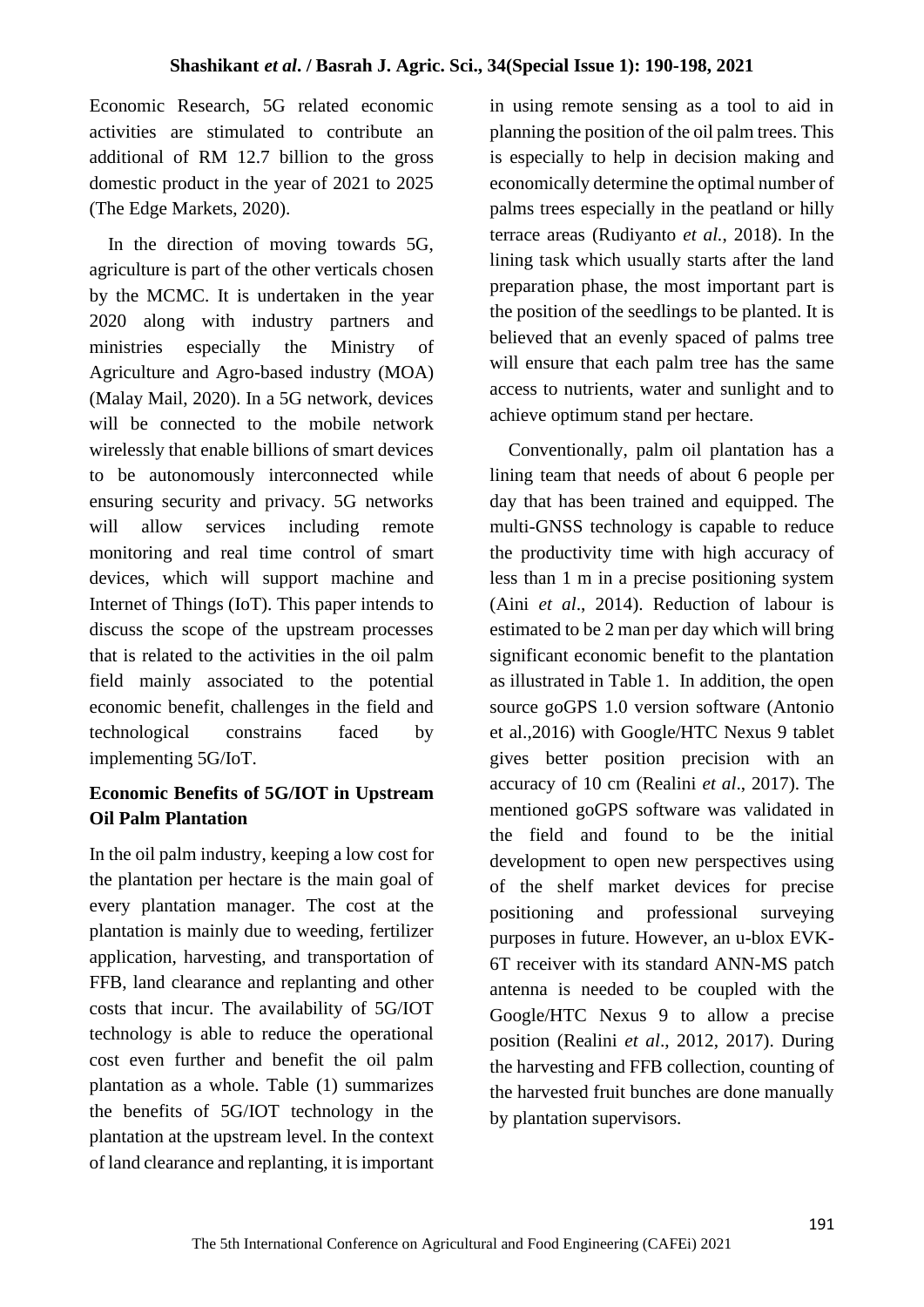| <b>Activities</b>      | <b>Tangible benefit</b>                                                                                          | Intangible benefit           | Cost per          | Reference               |
|------------------------|------------------------------------------------------------------------------------------------------------------|------------------------------|-------------------|-------------------------|
|                        | per 1000 Ha*                                                                                                     |                              | 1000 Ha           |                         |
|                        |                                                                                                                  |                              | Cost*             |                         |
| Land<br>clearance      |                                                                                                                  | Organized positioning<br>of  | <b>USD 14.39</b>  | Rudiyanto et al.,       |
| and preparation        |                                                                                                                  | palm trees to maximize       | $-23.98$          | 2018                    |
|                        |                                                                                                                  | planting area especially on  |                   |                         |
|                        |                                                                                                                  | hilly or terrace fields.     |                   |                         |
| Planting-lining        | <b>USD 479.62</b>                                                                                                |                              | <b>USD 799.36</b> | Aini et al., 2014       |
|                        | Increase productivity                                                                                            |                              |                   |                         |
|                        | by reducing 2 man                                                                                                |                              |                   |                         |
|                        | per day                                                                                                          |                              |                   |                         |
| Planting-lining        |                                                                                                                  | precise<br>position<br>with  | Cost of           | Realini<br>$et \, al.,$ |
|                        |                                                                                                                  | accuracy of 10 cm.           | Google/HT         | 2017                    |
|                        |                                                                                                                  |                              | C Nexus 9         |                         |
|                        |                                                                                                                  |                              | tablet with       |                         |
|                        |                                                                                                                  |                              | standard          |                         |
|                        |                                                                                                                  |                              | <b>ANN-MS</b>     |                         |
|                        |                                                                                                                  |                              | patch             |                         |
|                        |                                                                                                                  |                              | antenna.          |                         |
| Harvesting<br>and      | $\bar{\phantom{a}}$                                                                                              | Data of harvesters' FFB      | Cost of an        | Chyan, 2018             |
| FFB Collection         |                                                                                                                  | collection is uploaded to    | $IoT -$           |                         |
|                        |                                                                                                                  | computer at estate's office  | compatible        |                         |
|                        |                                                                                                                  | for payment with accurate    | device.           |                         |
|                        |                                                                                                                  | number of bunches recorded   |                   |                         |
|                        |                                                                                                                  | and GPS location.            |                   |                         |
| Spraying               | UAV spraying is five                                                                                             |                              | Cost of           | Ramin                   |
| Pesticide<br><b>or</b> | faster<br>times<br>than                                                                                          |                              | drone and         | Shamshiri et al.,       |
| Fertilizer             | conventional tractor                                                                                             |                              | maintenance       | 2019                    |
|                        | machinery<br>and                                                                                                 |                              | in long term      |                         |
|                        | equipment.                                                                                                       |                              | investment.       |                         |
| Managing               | Reduction of 27%                                                                                                 | counting<br>Accurate<br>and  | Cost of           | Kalantar et al.,        |
| fertilizer             | allocation<br>$% \left( \left( \mathcal{A},\mathcal{A}\right) \right) =\left( \mathcal{A},\mathcal{A}\right)$ of | location of current oil palm | drone and         | 2017                    |
| allocation<br>and      | resources.                                                                                                       | stand with reduction of      | camera            |                         |
| estimates              |                                                                                                                  | estimation error.            | mounted.          |                         |

**Table (1): Tangible and intangible economic benefits to the oil palm at upstream level activities when using IoT/5G technology.**

\*Note: 1 USD = 4.17 RM (Rate on 25<sup>th</sup> August 2020). Rate in USD is estimated according to current market value.

 A potential software using IoT-compatible device has been developed to count the harvested fruit (Chyan, 2018). The software, which is at its preliminary stage, can be installed to an IoT-compatible device to count the quantity of fruit bunches harvested by harvester and the GPS location. An audio based machine learning algorithm to record the number of fruit bunches to be harvested are currently carried out manually by the

plantation supervisors. In this initial research, the machine learning algorithm mainly uses multilayer neural network classifier that was done on Windows 10 Notebook. With the ability of connecting to wireless network, the mentioned work can be explored to provide real time information. In the latest trend of using drone to map the oil palm trees, the benefit of the IoT technology will allow the plantation to provide data with extra precision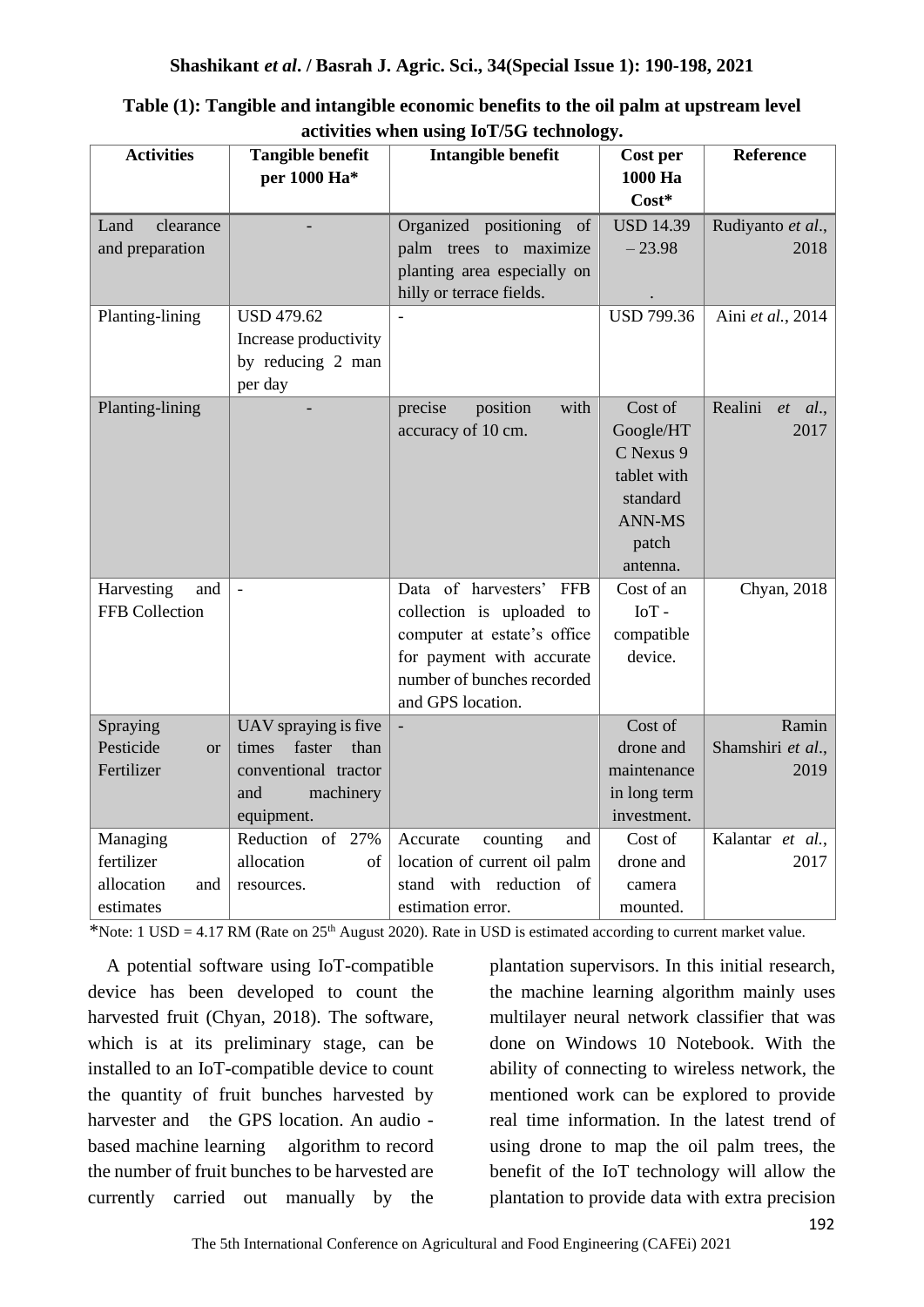by allowing them to either save cost, increase yield, or speed up productivity (Innovation, News Straits Times, 2018). Spraying of pesticide during an outbreak using Unmanned Aerial Vehicle (UAV) can be targeted to the area with the accounted severity of damage. UAV equipped with distance-measuring and light detection sensors. The mentioned sensors then can scan the ground and adjust the flight altitude with the varying topography of the plantation. Thus, the precise amount of spraying pesticide solutions can be applied evenly across the crop canopy. It is estimated that UAV spraying is five times faster than conventional tractor and machinery equipment (Ramin *et al*., 2019).

 Mentioned practice will observed in an increased efficiency for canopy spraying while reducing wastage of sprayed chemical into penetrating non target area example like the soil. An added benefit of using artificial intelligence application, the images gathered from the drones can be processed to count the missing trees. Kattenborn *et al*. (2014) showed mapping accuracy of 86.1% for the entire study area and 98.2% for dense growing palm stands using photogrammetric point clouds data captured using UAV. On the other hand, a localized study in Melaka, Malaysia by Kalantar *et al*. (2017), showed similar overall accuracy at 87% using object-based analysis with template matching concept in oil palm tree counting. Kelantar *et al.* (2017) approach using Canon S100 mounted on a fixed-wing UAV was significantly successful in minimizing errors of automated missing tree calculation about 208 palms or 27% in the study site. Mentioned study will be beneficial to the plantation management to make the fertilizer allocation and eventually lead a precise yield estimation (Kalantar *et al*., 2017).

# **Labour management through technology advancement**

Labour productivity in oil palm plantation is crucial and is dependent on the specific job categories position namely: general supervisor; harvesting supervisor; harvester and fresh fruit bunch (FFB) collector; field worker; and other field workers (Abdullah *et al.*, 2011). Among all the positions above the higher number of employments of labour are the harvester and FFB collectors due to the capacity of the physical effort in performing the activities (Ahmad *et al*., 2017). Commonly, these labour-intensive job positions in Malaysian oil palm industry are held up by foreign workers coming from largely from Indonesia Bangladesh, India and etc. A study conducted in the year 2010 found that out of 505,972 workers in Malaysia, 75% or 386,913 are foreigners (Ismail, 2013).

 Over dependence on the foreign workers can pose a risk to the security and stability of the oil palm industry. In understanding the labour challenges faced by the country and the availability of labour in Malaysian oil palm industry, it is important to utilize technology advancement to alleviate the dependencies of labour especially from foreign workers. Occurrence of technology advancement in oil palm industry such as mechanisation of the harvesting and FFB collection at a low cost will truly be a game changer in the industry. It cuts the dependencies on foreign labour and operational costs, including foreign exchange losses where a significant portion of wage is expelled out of the country (The Edge Markets, 2018).

 It is known that mechanisation or automation in plantation operations will not totally replace the field plantation work. In the aspect of harvester dependencies, there are development in the harvester's tools such as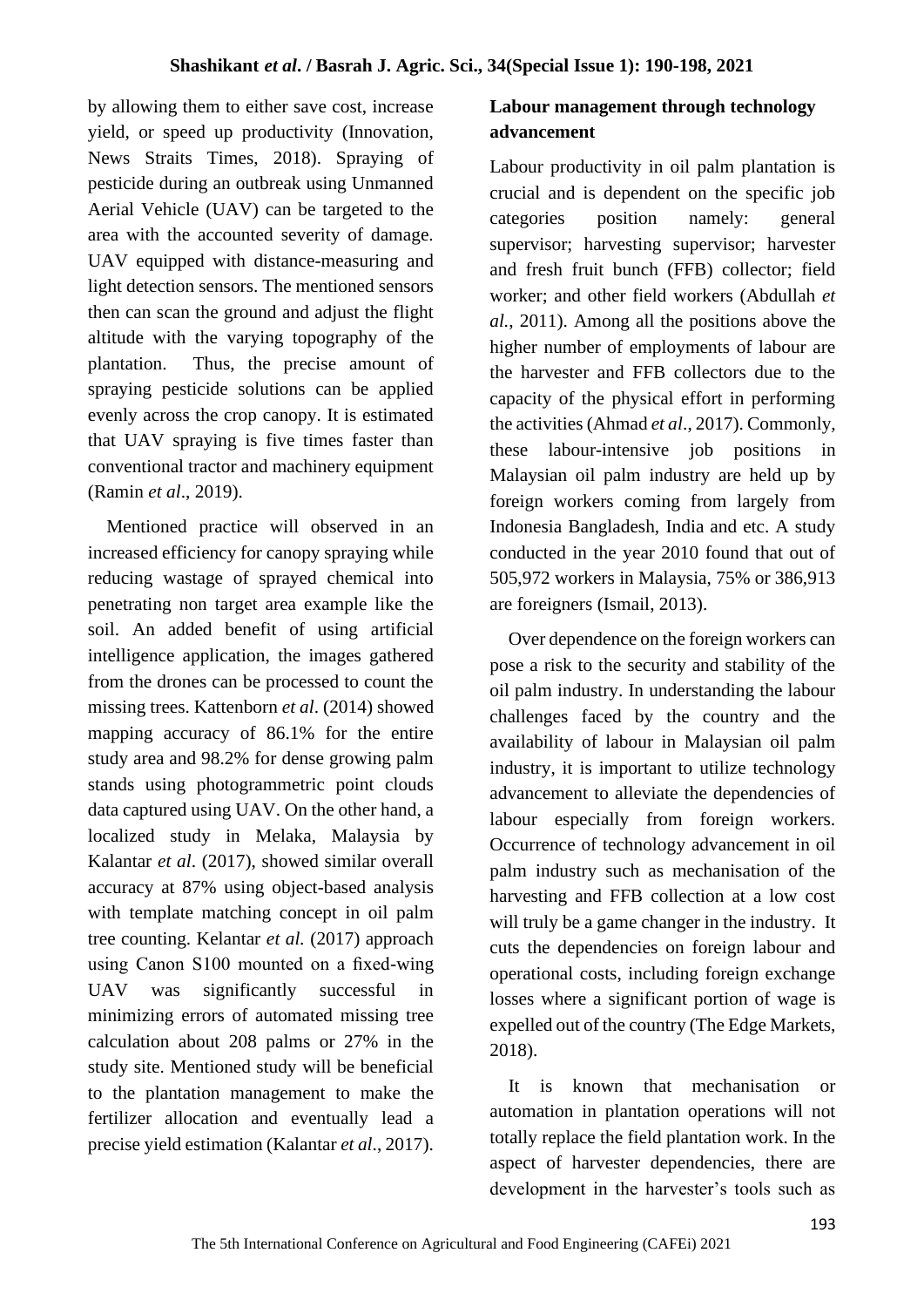from traditional harvesters' pole to transformation of motorised cutter. It is known as Cantas that was introduced first in 2007 methods for an intermediate palm height of less than 5 m (Jelani *et al*., 2008a). Cantas was then patented in year 2014 (International Patent No: WO201477672A1, 2014). The recent improved version of Cantas reduces the vibration effects on the hand-arm that have recently been developed and studied by Jelani *et al*. (2019). For the immature palms in field, Ckat, a mechanical chisel that has the same head and engine as Cantas, but with a chisel instead of sickle for cutting can be deployed (Jelani *et al*., 2008b).

 It is mentioned to increase harvesting productivity about 160 FFB per hour compared to about 110 FFB per hour in manual harvesting (Abd Rahim *et al*., 2011). The increase in harvesting efficiency by 50 FFB per hour can substantially increase labour productivity. The mentioned harvesting tools can potentially be advanced further with a sensor at the base linking a 5G network to allow monitoring bunch counting in real time. The capability of 5G network data transmission speed is able to store real time data of bunches harvested for the day in the cloud. This real-time bunch data recording could reduce the paperwork related to bunch recording in field and miscalculations in field by the harvesting supervisor. Additionally, with storing database capabilities in IoT technology, bunch ripeness and positioning of real time navigation will allow the workers to reduce their time searching in field for such bunches. For taller oil palms, mechanical harvesting machine is the latest machinery available in the oil palm industry.

 There are two types of machines: based of wheel type or track based. Both the machines have hydraulic cylinders-powered arms that

can be elevated up from ground for harvesting tall palms. The arm will have a cutter blade and fruit catching mechanism (Shuib *et al*., 2004). During harvesting, the operator manoeuvres the vehicle remotely along the harvesting path using of a joystick. An added advantage of the wheel type is that the modular design allows for flexible machine application, easy replacement, and maintenance. The 5G network can potentially be applied in harvesting machine production processes and its data can be recorded in terms of location, time, and quantity.

 There is a great potential of combining IoT and 5G into this area where it will ultimately be an essential technology in driving the palm oil upstream. Alternatively, another motivating perspective for 5G/IoT expansion is at the FFB collection stage. Currently, Otowey, the latest FFB transporter vehicle with electronic weighing system, has the capability to reduce three to two number of workers especially for the task of yield recording (Abd Rahim *et al*., 2011). Otewey transporter currently weighs bunches in the field automatically as bunches are loaded (Shuib *et al*., 2008). Currently, only the Otewey driver will be able to know the FFB loaded weight. Sensors supporting the 5G/IoT technology can potentially provide real-time data to the estate mill/office for the incoming bunches for the estate.

 5G network enhancement is expected to potentially influence the Internet of Things (IoT) technology. It is noted that most of the IoT applications, such as remote monitoring requires of medium of transmission network speed. 5G networks record high transmission rates of up to 10 gigabytes per seconds download speeds or 1 milliseconds latency rate (Morgan, 2019). It is expected that IoT technology will exploit and largely depend on the evolution of 5G network.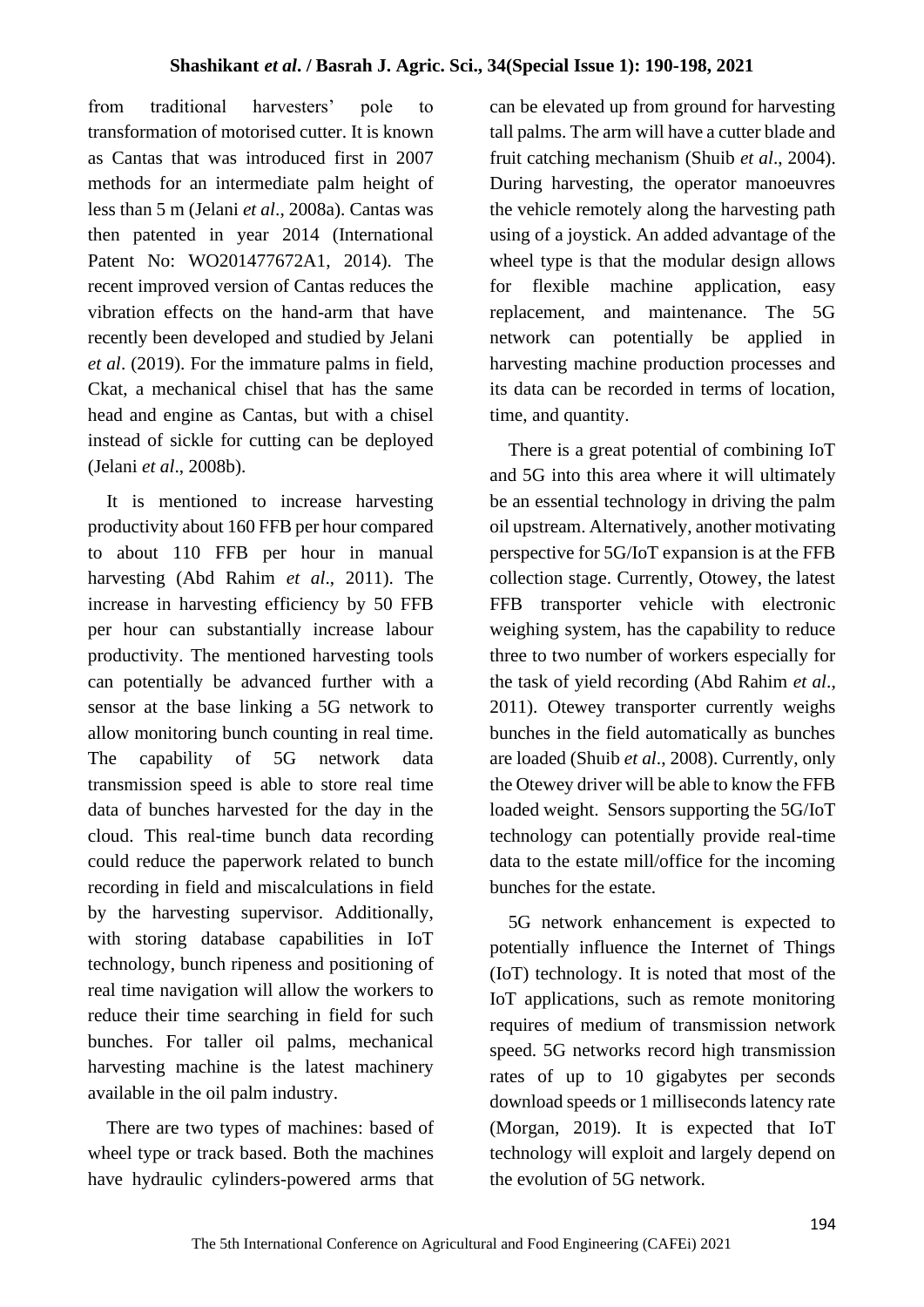## **Technology development for IoT/5G challenges**

In growing towards 5G network for the nation, which it is also known as the future platform for IoT technology, this platform uses the resources of radio transmission as the main framework. As it is important to grasp the 5G/IoT-compatible devices, it is expected that the level of interference between devices or sensors will also increase. It is noted as in fig. (1) that the ability of 5G network is able to bypass the network connection to allow for larger connectivity between base stations to exchange connection directly (Bohlsen, 2018). Malaysia, as one of the world largest palm oil producers has invested money and research resources mainly to manage and increase the oil palm productivity and yield (National Economic Advisory Council 2010; Malaysian Business Online, 2017). By adapting and embracing the current technology, researchers at present shift the focus to embrace the IoT era with big data and artificial intelligence in the oil palm application (Edge Markets, 2020).

 A research conducted by Ministry of Science, Technology, and Innovation (2015), found that the IoT technology was successful to monitor pollination status of their palm trees and triggers the system once they are ready for pollination. The conventional method that was practiced in fields is by manual checking by the workers (MIMOS BERHARD, 2015). The practice is time consuming and in some cases the pollination window time frame will be missed. IoT technology has allowed plantation managers to remotely check the pollination status and planned actions needed to be implemented. In the IoT technology, fieldbased sensor networks, which are then replicated through routers and wireless gateways, depend on telecommunications networks to allow data to be updated to a

#### cloud-based database.

 An added challenge to support the IoT technology and 5G network in the remote plantation area is the lack of telecommunications network. This is especially of the oil palm plantations in the rural areas that are far from the coverage of telecommunication operator services. In some densely populated areas in the town, the connected cell phones based on telecommunication operators' networks are at the 6:1 ratio compared to rural area usage (My Convergence, 2009). However, remote areas of palm plantations in Malaysia have no services from telecommunication operators. Also, the oil palm crop structure that has a dense canopy makes it difficult for the signal to penetrate through the field. In relation to the lack of telecommunication of networks, the LoRA, that is a Long Range is a narrowband communication technology has the potential to connect devices that have large coverage distances can be an alternative (ELE Times Bureau, 2019).

 The effectiveness of this LoRA technology is reported to be appropriate for remote areas. Capabilities of it include: long range of sight (from 5 to 10 km); and low bitrate to allow data communication at relatively low speed and power usage. A study in an Indonesian oil palm plantation where devices such as Android based smartphone can act as a bridge between a device and the user. Smartphones are chosen to support advanced features and APIs such as mapping and processing of data (Adiono *et al*., 2018).

 The 5G/IoT technology application in palm plantation is has immense capabilities of the 5G network that can help to unlock the enormous potential of technological enhancement for oil palm industry. Coincidently, 5G network is becoming the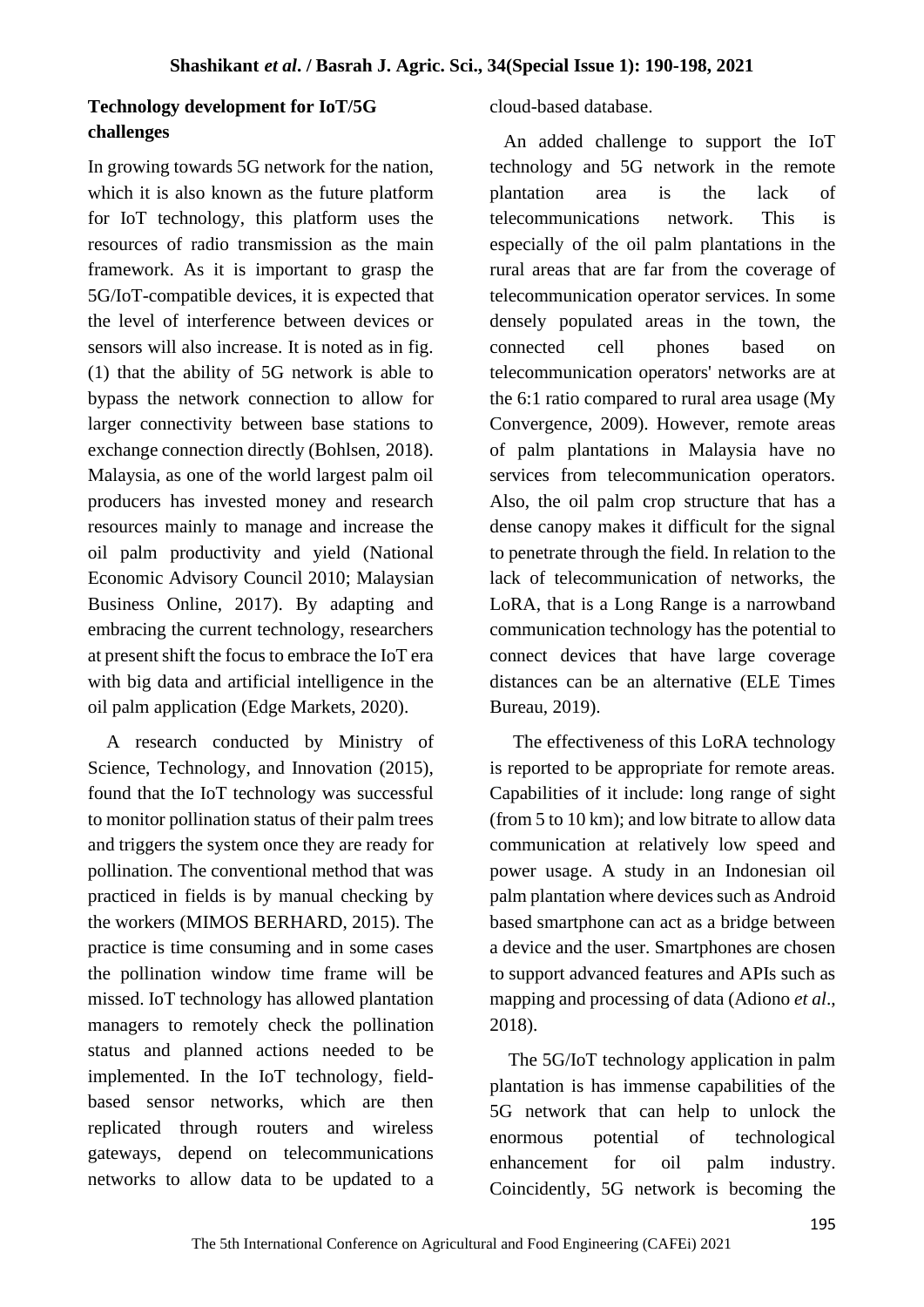catalyst for next-generation IoT services where there is wireless access, automated network application management and support for cloud-optimized distributed network applications (Morgan, 2019).



**Fig. (1): Comparison between 4G network with 5G where the capability of 5G network to bypass and communicate between devices is illustrated (King & Moritz, 2019).**

### **Conclusion**

The biggest challenge in oil palm industry in Malaysia is to combine IoT and the advanced 5G network for pragmatic applications. The merging of the mentioned technologies can allow for potential development in managing the oil palm operations in terms of labour, productivity in the field and monitoring yield. The 5G technology in this industry will embark the plantations to move towards smartphone-based environments which will enable control and automation to be made easily accessible.

#### **Conflicts of interest**

The authors declare that they have no conflict of interests.

### **Acknowledgements**

### **References**

Abd Rahim, Sh., Khalid M. R., & Deraman M. S.

(2011). Innovation and technologies for oil palm mechanization. *Further Advances in Oil Reserach (2000-2010)*, Chp 17, 570-597. https://openlibrary.org/works/OL16472418W/Furth er\_advances\_in\_oil\_palm\_research\_2000-2010

- Abdullah, R., Ismail, A., Khomeini, A., & Rahman, A. (2011). Labour requirements in the malaysian oil palm industry in 2010. *Oil Palm Industry Economic Journal*, *11,* 1-12. http://palmoilis.mpob.gov.my/publications/OPIEJ/o piejv11n2-ramli.pdf
- Adiono, T., Dawani, F., Rifai, A., Fauda, S., & Puwanda, I. G. (2018). Functionality test of communication systems based on LoRa technology in oil palm plantations area. *Proceeding-2018. International Conference on ICT for Rural Development: Rural Development through ICT: Concept, Design, and Implication, IC-ICTRuDEv,* 18-22.

https://doi.org/10.1109/ICICTR.2018.8706854

Ahmad, S. M., Azman, I., Nordin, A. Z. A., Salleh, K. M., & Balu, N. (2017). Labour Productivity of harvesters by country of origin: A case study in peninsular Malaysia. *Oil Palm Industry Economic Journal,* 17, 1-7,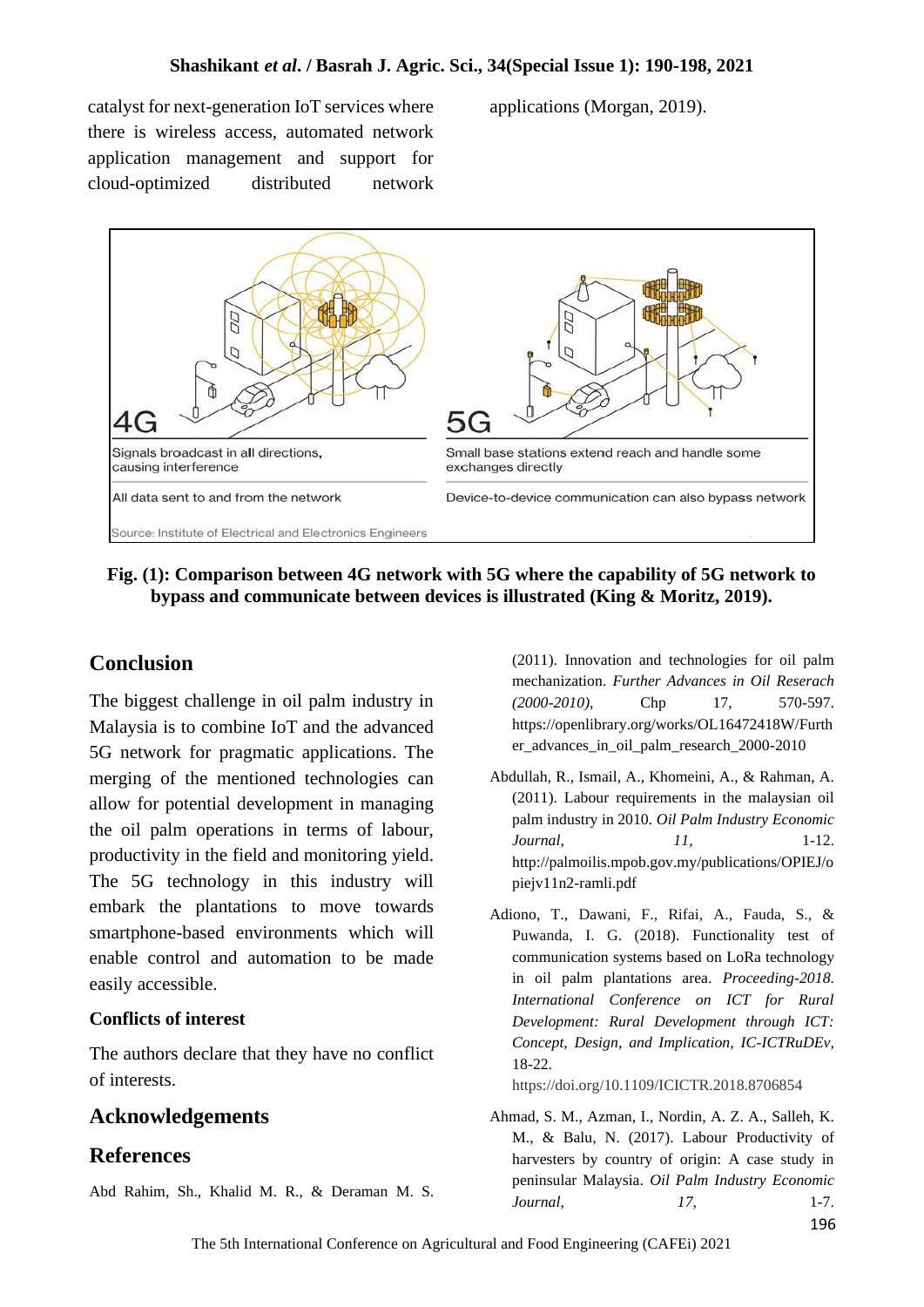http://palmoilis.mpob.gov.my/publications/OPIEJ/o piejv17n2-mashani.pdf

- Aini, I. N., Aimrun, W., Amin, M. S. M., Ezrin, M. H., & Shafri, H. Z. (2014). Auto guided oil palm planter by using multi-gnss. *IOP Conference Series: Earth and Environmental Science, 20*, 012013. https://iopscience.iop.org/article/10.1088/1755- 1315/20/1/012013
- Antonio, M, H., Hendy, F., Suhandri, E., Realini, M., Reguzzoni, M., & De Lacy, C. (2016). GoGPS: OpenSourceMATLABSoftware. (August 26, 2020). https://dl.acm.org/doi/abs/10.1007/s10291-015- 0469-x
- Bohlsen, M. (2018). A look at the 5g opportunity. (September 6, 2018). https://seekingalpha.com/article/4204568-look-5gopportunity
- Chyan, T. J. (2018). Design *of an audio-based machine learning algorithm to detect oil palm fresh fruit bunches harvesting*. M. Sc. Thesis. Universiti Tunku Abdul Rahman, 40pp. http://eprints.utar.edu.my/2924/
- Edge M. (2020). Malaysia to Champion 5G in SoutheastAsia, MCMC (January 20, 2020). https://www.theedgemarkets.com/article/malaysiachampion-5g-southeast-asia-mcmc
- ELE Times Bureau (2019). 5G vs LoRA: How Narrowband Technologies Are the Right Alternative to 5G (February 12, 2019). https://www.eletimes.com/5g-vs-lora-hownarrowband-technologies-are-the-right-alternativeto-5g
- Ismail, A. (2013). The effect of labour shortage in the supply and demand of palm oil in Malaysia. *Oil Palm Industry Economic Journal, 13*, 15- 26.

http://palmoilis.mpob.gov.my/publications/OPIEJ/o piejv13n2-azman.pdf

- Jelani, A. R., Hitam, A., Jamak, J., Noor, M., Gono, Y., & Ariffin, O. (2008a) Cantas - A tool for the efficient harvesting of oil palm fresh fruit bunches. *Journal of Oil Palm Research*, *20,* 548-558. http://jopr.mpob.gov.my/cantas-a-tool-for-theefficient-harvesting-of-oil-palm-fresh-fruitbunches/
- Jelani, A. R., Hitam, A., Jamak, J., Mohamed, A., Gono, Y., Ismail, F. &, Nor. M. M. (2008b). Motorized

Chisel (Ckat) for Short Palm Harvesting. *MPOB Information Series (*TOT-434) (*MPOB TT No.409*), 2-4. http://palmoilis.mpob.gov.my/TOTV3/tt-no-409-motorized-chisel-ckattm-for-short-palmharvesting/

Jelani, A. R.; Shuib, A. R. (2014). Motorized cutting tool. International Patent No. WO201477672A1, 1- 20. https://patents.google.com/patent/WO2014077672

A1/pt

- Jelani, A. R., Azaman, M. I. H. & Ahmad, M. R. (2019). "The effect of vibration isolator on the magnitude of Hand-Arm Vibration (HAV) of the oil palm motorised cutter (CANTAS). *Journal of Oil Palm Research 31*, 86-94. https://doi.org/10.21894/jopr.2018.0062
- Kalantar, B., M., Idrees, M. O., Mansoor, S., & Abdul Halin, A. (2017). Smart counting, oil palm tree inventory with UAV. Coordinates by Spring Productions. XIII. 17-20. https://mycoordinates.org/smart-counting-oilpalm-tree-inventory-with-uav/
- Kattenborn, T., Sperlich, M., Bataua, K., & Koch, B. (2014). Automatic single palm tree detection in plantations using uav-based photogrammetric point clouds. *International Archives of the Photogrammetry, Remote Sensing and Spatial Information Sciences - ISPRS Archives 40*, 139- 144. https://doi.org/10.5194/isprsarchives-XL-3- 139-2014
- King, I., & Moritz, S. (2019). Why 5g phones are new focus of freakouts about huawei: Quick take. February 14, 2019 https://www.bloombergquint.com/business/why-5g-phones-are-new-focus-of-freakouts-abouthuawei-quicktake
- Malay, M. (2020). MCMC explains why 5g is important for Malaysia's economy. https://www.mcmc.gov.my/ms/media/pressclippings/mcmc-explains-why-5g-is-important-formalaysia%E2%80%99s-e
- Malaysian Bussiness Online (2017). A better hope for malaysia's palm oil industry. Malaysian Business Online (August 25, 2020). https://www.malaysianbusiness.com/index.php/mb-features/item/244-abetter-hope-for-malaysia-s-palm-oil-industry
- Malaysian, Communications and Multimedia Commission (2019). Final Report on Allocation of